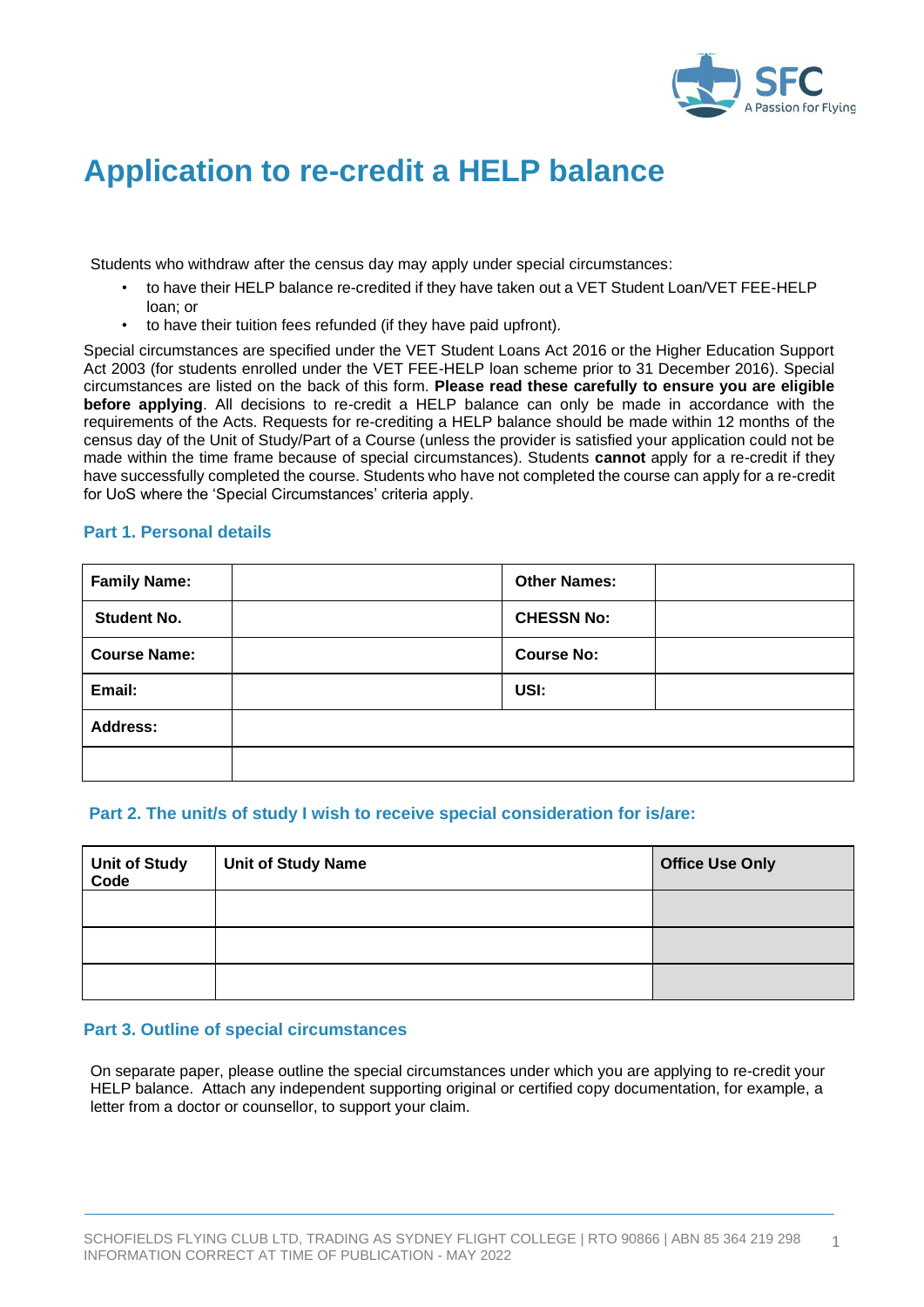

### **Part 4. Declaration**

| wish to apply for re-credit of my HELP balance and/or                 |       |                                                                        |
|-----------------------------------------------------------------------|-------|------------------------------------------------------------------------|
| wish to apply for a refund of my tuition fees paid                    |       |                                                                        |
| declare that the information I have provided is true and<br>accurate. |       |                                                                        |
| <b>Student Signature:</b>                                             | Date: | <b>Office</b><br><b>Use</b><br><b>Date</b><br>only<br><b>Received:</b> |

### **Part 5.**

**Submit your completed form and other** *original* **or** *certified copy* **documentation** to the Operations Manager. You will be notified of the outcome of your request as soon as possible. Please note: all decisions are reviewable.

| <b>OFFICE USE ONLY</b>                                           |                       |       |  |  |  |
|------------------------------------------------------------------|-----------------------|-------|--|--|--|
| Re-credit/refund recommended                                     | YES / NO              |       |  |  |  |
| <b>RTO Manager:</b>                                              | Signature:            | Date: |  |  |  |
| Recommended applications to be forwarded to the CEO for approval |                       |       |  |  |  |
| Recredit/refund approved                                         | YES / NO   Signature: | Date: |  |  |  |

## **Special circumstances for re-crediting a student's HELP balance**

#### **Special Circumstances**

A provider must re-credit if satisfied that **special circumstances** prevented, or will prevent the student from completing the requirements for the course, or part of the course and that:

- are beyond the student's control; **and**
- do not make their full impact on the student until on or after the census day for the course or the part of the course; **and**
- made it impracticable for the student to complete the requirements for the course, or the part of the course during the student's enrolment in the course, or the part of the course. [VET Student Loans Act (2016) Part 6; Division 2; Section 68]
- 1. **Beyond the student's control -** Circumstances could be considered beyond the student's control if a situation occurs that a reasonable person would consider is not due to the student's action or inaction, either direct or indirect, and for which the student is not responsible. This situation would generally be expected to be unusual, uncommon or abnormal.
- 2. **Do not make full impact until on or after the census day -** Circumstances could be considered not to make their full impact on the student until on or after the census day for the course or the part of the course if the student's circumstances occurred:
	- before the census day, but worsen after that day
	- before the census day, but the full effect or magnitude does not become apparent until after that day; or
	- on or after the census day.